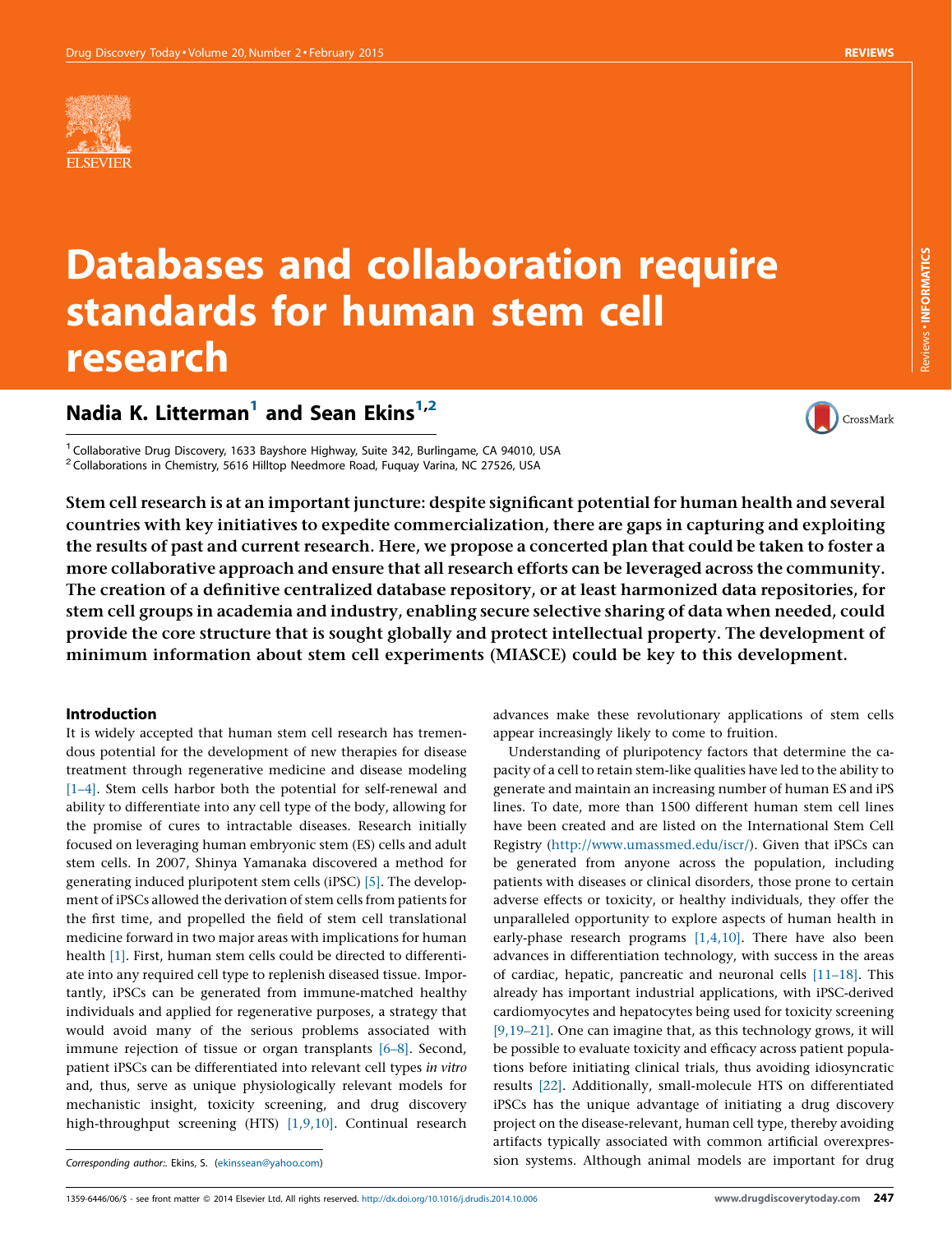<span id="page-1-0"></span>development, there are crucial biological differences between, for example, mice and humans, and iPSCs might be able to fill this gap [\[1,23,24\].](#page-6-0) The use of iPSCs to predict differences in efficacy across a patient population before clinical trials has been suggested as another way to capitalize on the potential of iPSCs as the experimental arm of personalized medicine [\[1,25\].](#page-6-0) Given that the major causes of drug development failure are lack of efficacy and unforeseen toxicity, which in turn impact cost [\[26,27\]](#page-6-0), the use of stem cells in drug development will be important for reducing these risks and associated costs.

The additional use of iPSCs for modeling genetically defined diseases has led to breakthroughs in our understanding of disease mechanisms and has important implications for therapeutic development. In the first example, iPSCs from a patient with spinal muscular atrophy (SMA) were differentiated into motor neurons and displayed disease-specific defects [\[28\].](#page-6-0) More recently, electrophysiological changes in motor neurons from patients with amyotrophic lateral sclerosis (ALS) [\[29\]](#page-6-0), aberrant protein aggregation in dopaminergic neurons from patients with Parkinson's disease [\[30\],](#page-6-0) and prolongation of action potential duration in cardiomyocytes from patients with long QT syndrome [\[31\],](#page-6-0) have been observed. iPSCs are well suited to shed light on disorders caused by a single or few genetic mutations, and have become invaluable tools for numerous rare diseases, which often have limited funding resources. Additionally, new gene-editing technologies are enabling researchers to make hypothesis-driven modifications to iPSCs to allow for investigation of cellular phenotypes in more complex genetic disorders [\[32\]](#page-6-0).

# Impediments to progress in stem cell research

There have been significant advances in the use of iPSCs, such as the first clinical trial with iPSCs in the world, which was run by RIKEN ([http://www.riken.jp](http://www.riken.jp/)) and focused on macular degeneration [\[33,34\].](#page-6-0) Still, considerable hurdles to the realization of the full potential of stem cell-derived therapies remain (Table 1). For example, there is large variability in differentiation potential, efficiency, and phenotypic output between iPSC lines, which has been attributed to incomplete reprogramming and genetic

#### TABLE 1

| Hurdles to overcome for stem cell research to realize its full<br>potential |                                                                                                                                                                                                                                                                                                                                                                                      |  |  |  |
|-----------------------------------------------------------------------------|--------------------------------------------------------------------------------------------------------------------------------------------------------------------------------------------------------------------------------------------------------------------------------------------------------------------------------------------------------------------------------------|--|--|--|
| Hurdle                                                                      | <b>Further details</b>                                                                                                                                                                                                                                                                                                                                                               |  |  |  |
| Scientific                                                                  | Lack of standardization and understanding of differences in<br>methods for reprogramming of somatic cells and differentiation<br>of stem cells; unknowns surrounding epigenetic memory,<br>genetic background, and cell culture artifacts; heterogeneity of<br>cell types in differentiated cultures and lack of ways to analyze<br>these cell types, such as single-cell sequencing |  |  |  |
| Ethical                                                                     | Patient privacy issues and how to apply IRB protocols properly<br>and their variable conditions on information sharing; risks of de-<br>identification in public databases; types of consent required for<br>using major histocompatibility-matched lines for regenerative<br>purposes in other individuals                                                                          |  |  |  |
| Cultural                                                                    | Delineation of proper protections for intellectual property and<br>publications. Safeguards installed should incentivize<br>collaboration; researchers engaged in collaboration should<br>receive benefits in terms of scientific advancement                                                                                                                                        |  |  |  |

or epigenetic factors [\[1,35–39\]](#page-6-0). Additionally, even the most advanced differentiation protocols and strategies remain unstandardized, complex, and expensive. Furthermore, differentiation is never complete or synchronized, and the resulting heterogeneous cell population is difficult to define. In practical terms, this means that reproducibility and the ability to scale up production are important challenges that must be faced for translation of stem cell research to the clinic, either in the form of implantation or HTS [\[23,40–42\].](#page-6-0) For clinical application of regenerative therapy, iPSCs must be able to be robustly tracked, similar to blood, tissue, and organ transplantation, including information on donor features and consent, selection, immune compatibility, and good manufacturing practice (GMP) [\[6\]](#page-6-0). Furthermore, genetic and epigenetic changes to iPSCs could alter their efficacy and tumorigenicity, which is an issue that requires further investigation and will require diligent cataloguing [\[43\]](#page-7-0). In addition, there are ethical and cultural hurdles that need to be overcome if stem cell research is to reach its full potential (Table 1). The complexity of these problems suggests that their solution will require the concerted effort of the community of stem cell researchers, rather than individual piecemeal solutions. As seen with other technologies relevant to healthcare and drug discovery, bottlenecks that can hamper progress can be caused by gaps in collaboration or software, which can be readily addressed [\[44,45\]](#page-7-0).

# The need for a centralized stem cell database

Leaders in the stem cell community have called for initiatives for improving the ability of scientists to collaborate to work toward stem cell research goals and for the benefit of patients. For example, a workshop held at the 2010 International Society for Stem Cell Research (ISSCR) conference noted that the lack of a comprehensive database, nomenclature, or minimum standards has led to confusion and inefficiencies in traceability, interpretation and repetition of results [\[46\].](#page-7-0) Recently, Marc Turner and colleagues suggested creating a network of stem cell banks for tracking key features such as donor consent, selection, immune compatibility and GMP [\[6\].](#page-6-0) The European Bank for Induced Pluripotent Stem Cells (EBiSC), was recently established as a central storage and distribution facility for human iPSCs, which could help share these resources. However, there are few coordinated sources of information, which would also be helpful. Shinya Yamanaka also announced the establishment of a blood-derived iPSC bank in Japan, which would require a database [\[47\].](#page-7-0) One valuable aspect of such a network of stem cell banks would be the ability to match for immune compatibility across the globe. For a relatively homogenous population, it has been estimated the screening 15,000 individuals could lead to 30 cell lines with a likelihood of matching 82.2% of the population [\[48\]](#page-7-0). For more genetically diverse populations, more individuals would need to be screened to cover a higher percentage of the population [\[49\].](#page-7-0) Taking these concerns into consideration, a comprehensive, mineable, freely available database, or decentralized harmonized data repositories, to store and share data associated with the derivation, differentiation, and storage of stem cells, is necessary for the growth of stem cell research and its application to human disease and associated research.

Researchers have previously proposed the need for interoperable bioscience data and used the Stem Cell Discovery Engine of the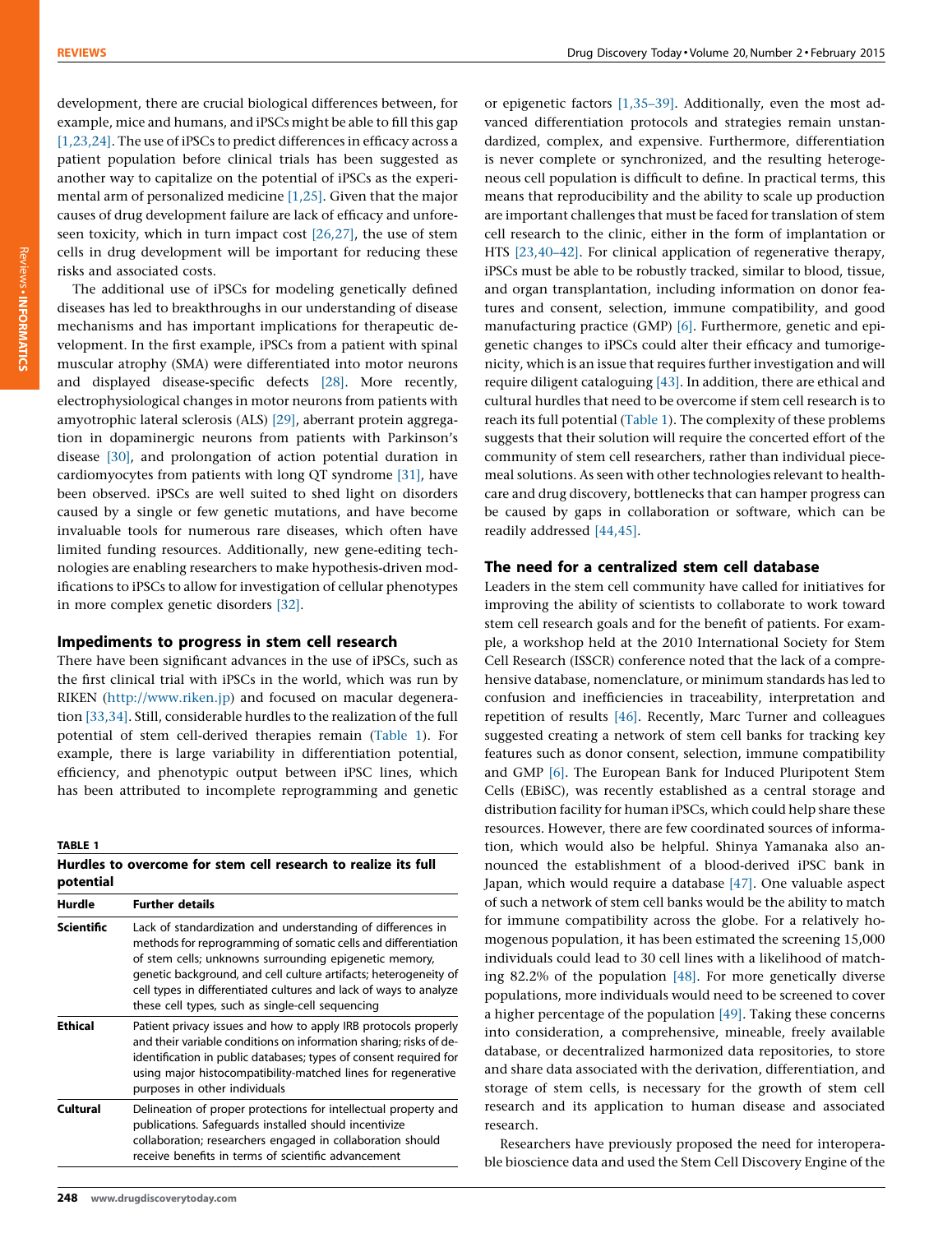<span id="page-2-0"></span>

| A selection of databases and data sources containing stem cell research information    |                                                                                                                                                                                                                                                                                                   |                                                                                                                                                                                                                                                                                              |  |  |  |
|----------------------------------------------------------------------------------------|---------------------------------------------------------------------------------------------------------------------------------------------------------------------------------------------------------------------------------------------------------------------------------------------------|----------------------------------------------------------------------------------------------------------------------------------------------------------------------------------------------------------------------------------------------------------------------------------------------|--|--|--|
| Name                                                                                   | URL                                                                                                                                                                                                                                                                                               | <b>Description and references</b>                                                                                                                                                                                                                                                            |  |  |  |
| <b>NIH Human ES Cell Registry</b>                                                      | http://grants.nih.gov/stem_cells/registry/current.htm                                                                                                                                                                                                                                             | NIH registry where many ES lines are housed, with information on who<br>to contact and the status regarding eligibility                                                                                                                                                                      |  |  |  |
| <b>Stem Cell Database (SCDb)</b>                                                       | http://stemcell.mssm.edu/v2/                                                                                                                                                                                                                                                                      | DNA/RNA sequencing and microarray database for hematopoietic<br>stem cells at multiple stages during differentiation [73]                                                                                                                                                                    |  |  |  |
| <b>Stemdb</b>                                                                          | https://www.stemdb.org/stemdb/                                                                                                                                                                                                                                                                    | Database for gene expression, antibody, cell line data with a subset<br>publicly available; funded by EuroStemCell and Eurosystem                                                                                                                                                            |  |  |  |
| <b>Stem Cell Lineage database</b>                                                      | http://scld.mcb.uconn.edu/SCLD/                                                                                                                                                                                                                                                                   | Lineage maps for endogenous and directed differentiation for<br>multiple cell types (mouse and human), focusing mainly on<br>immunology and hematopoietic lineages                                                                                                                           |  |  |  |
| <b>Stem Cell-Omics Repository</b>                                                      | http://scor.chem.wisc.edu/                                                                                                                                                                                                                                                                        | Stem cell-omics library: proteomic and microarray data with a limited<br>number of data sets                                                                                                                                                                                                 |  |  |  |
| <b>International Stem Cell</b><br><b>Registry at UMass Medical</b>                     | http://www.umassmed.edu/iscr/index.aspx                                                                                                                                                                                                                                                           | Largest database with basic information on ES cell and iPSC lines                                                                                                                                                                                                                            |  |  |  |
| <b>StemBook</b>                                                                        | http://www.stembook.org/about                                                                                                                                                                                                                                                                     | An open-access repository for protocols and searching stem cell<br>reports in other journals                                                                                                                                                                                                 |  |  |  |
| <b>Embryonic Stem Cell Atlas</b><br>of Pluripotency Evidence<br>(ESCAPE)               | http://www.maayanlab.net/ESCAPE/                                                                                                                                                                                                                                                                  | Mouse and Human ES cell analysis using genome-wide technologies,<br>including RNA-seq, Chip-seq, and RNAi screens                                                                                                                                                                            |  |  |  |
| <b>Stem Cell Matrix</b>                                                                | Jeanne Loring (not web accessible)                                                                                                                                                                                                                                                                | Genomic and epigenomic data for more than 5000 samples and<br>quality control for clinical applications                                                                                                                                                                                      |  |  |  |
| <b>HSC-Explorer</b>                                                                    | http://mips.helmholtz-muenchen.de/HSC/                                                                                                                                                                                                                                                            | Publicly available, integrative database [74] containing detailed<br>information about the early steps of hematopoiesis; contains more<br>than 7000 experimentally validated interactions between molecules,<br>bioprocesses, and environmental factors                                      |  |  |  |
| <b>Stem Cell Discovery Engine</b><br>http://discovery.hsci.harvard.edu<br>(SCDE)       |                                                                                                                                                                                                                                                                                                   | A database of curated cancer stem cell experiments coupled to the<br>Galaxy analytical framework [51]; it allows users to describe, share, and<br>compare data at the gene and pathway level; focused on tissue and<br>cancer stem cell-related experiments from blood, intestine, and brain |  |  |  |
| <b>CELLPEDIA</b>                                                                       | http://cellpedia.cbrc.jp/                                                                                                                                                                                                                                                                         | A repository for current knowledge about human cells [75]. It contains<br>various types of information, such as cell morphologies, gene<br>expression and literature references                                                                                                              |  |  |  |
| <b>Functional Genomics in</b><br><b>Embryonic Stem Cells'</b><br>consortium (FunGenES) | http://biit.cs.ut.ee/fungenes/                                                                                                                                                                                                                                                                    | A consortium analyzed the transcriptome of mouse ES cells in eleven<br>diverse settings representing sixty-seven experimental conditions<br>[76]. The results are organized in an interactive database with a<br>number of features and tools                                                |  |  |  |
| <b>ToxCast</b>                                                                         | http://www.epa.gov/ncct/toxcast/<br>High-throughput screening (HTS) of chemical libraries across more<br>than 650 in vitro assays including biochemical assays, human cells and<br>cell lines, and alternative models such as mouse embryonic stem cells<br>and zebrafish embryo development [77] |                                                                                                                                                                                                                                                                                              |  |  |  |
| <b>LifeMap Discovery</b>                                                               | http://discovery.lifemapsc.com/                                                                                                                                                                                                                                                                   | Embryonic Development and Stem Cell compendium has collected<br>data from the literature and high-throughput data sources<br>surrounding stem cells and regenerative medicine [78]                                                                                                           |  |  |  |

Harvard Stem Cell Institute to illustrate the investigation, study, assay (ISA) framework as the backbone for discovery, exchange, and integration [\[50,51\].](#page-7-0) This has not been broadly applied to date and neither has there been the development of a definitive database of stem cell information. Several niche databases exist (Table 2), and have been established to serve as tools for the community, but represent data silos because they are not integrated. For example, the National Institutes of Health (NIH) has compiled a national registry with information on ES cell lines that are eligible for NIH-funded research. Academic groups have created searchable databases on a lab-by-lab basis, offering genome-wide data for stem cell-derived samples (Table 2). These would serve as useful building blocks for integration once a complete stem cell database is established. The existence of these resources for data sharing suggest that the stem cell research community is aware of the need and willing to participate, but needs some organization. A fully functional database, or multiple linked databases adhering to the same standards, that would serve the needs of all stem cell researchers would require significant sponsorship, worldwide support, active participation, and continual maintenance. We suggest that there needs to be active engagement with the California Institute of Regenerative Medicine, the New York Stem Cell Foundation, the European Commission, the Japan Science and Technology Agency, and other potential global groups that could ensure standardization and provide financial support.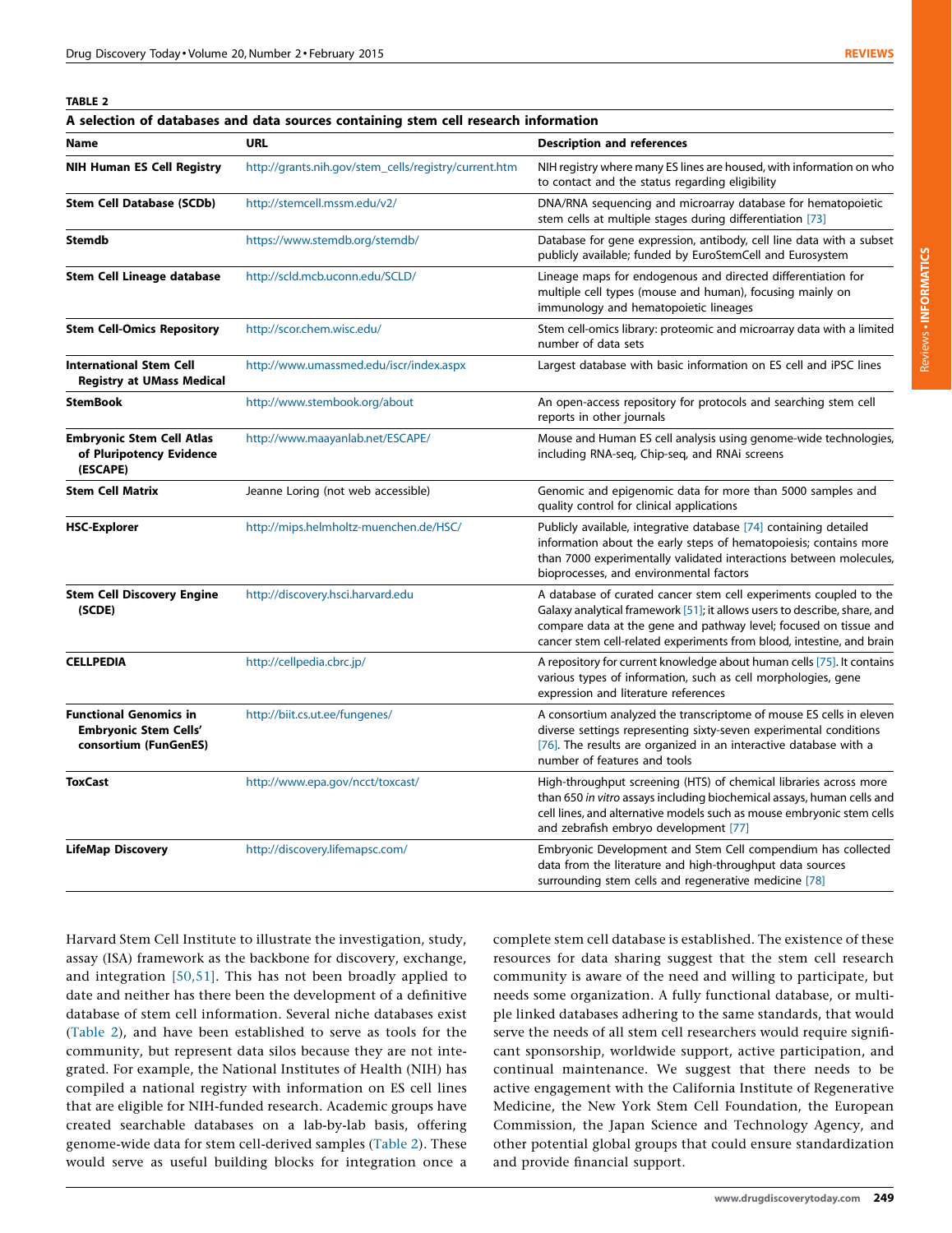# The need for increased collaboration

To understand the value, feasibility, and impact of collaboration and a centralized database for secure selective sharing, it is perhaps useful to learn from a different field. Although the biological challenges are different, neglected disease research often suffers from a similar lack of coordination, collaboration, and data sharing as stem cell research [\[45,52\]](#page-7-0). In particular, TB research mainly comprised disjointed, individual efforts from academic and nonprofit laboratories distributed across the globe. However, program funding from the Bill and Melinda Gates Foundation and The European Commission have enabled the TB Drug Accelerator and the More Medicines For Tuberculosis, respectively as large-scale (over 20 and seven groups, respectively) collaborations between academia, research institutes, and industry. These collaborations have focused TB research and promoted the selective sharing of related data in a secure environment among collaborators. The main platform for sharing and mining TB data in this community has been the Collaborative Drug Discovery (CDD; [https://](https://www.collaborativedrug.com/) [www.collaborativedrug.com](https://www.collaborativedrug.com/)) Vault [\[45\],](#page-7-0) which is one of several cloud-based technologies developed for researchers to collaborate and share their data securely (Table 3). Publicly available data on compounds screened for activity against Mycobacterium tuberculosis are also provided to the community as part of this database, allowing researchers to leverage the existing literature to capture and screen already validated compounds. Given that private and public data are housed together in one place, researchers are able to compare data sets to identify important properties. Notably, because chemical structure information in the large-scale selective collaborations can be kept private, it remains patentable and, thus, concerns about intellectual property are not an issue.

The real value of this type of centralized database even goes beyond helping researchers find and access resources; it is prioritizing the next compounds for testing. Prior knowledge captured in the database can be effectively leveraged through careful curation of data and the building of validated computational models. The implementation of cheminformatics for TB drug discovery has led to significant savings in time and effort, limiting the number of compounds that need to be tested to find novel inhibitors [\[53,54\]](#page-7-0). In fact, recent cheminformatics models achieved hit rates of greater than 20%, whereas typical HTS rates range from 0.1% to 1%; such models had the added benefit of focusing only on molecules with low or no cytotoxicity in mammals [\[55,56\].](#page-7-0) Thus, organization of data in a central database can be used for machine-learning models that can spur discoveries and prioritize research goals for researchers using stem cells for drug discovery.

#### Spurring collaboration with computational models

We propose that the field of stem cell research could follow the lead of TB research. It is not too difficult to imagine a single repository that could provide access to detailed information on cells, their associated preparation protocols, and HTS data, that could then be merged with published studies as well as private data ([Fig.](#page-4-0) 1). Fostering collaboration and sharing data would directly address issues of reproducibility, which is a pervasive problem in this field as well as others [\[57\]](#page-7-0). Instead of haphazard, unintended duplication of experiments that cannot be directly compared, open sharing and centralization of results would enable researchers to coordinate their efforts to increase confidence in their methodologies. For commercialization, this will provide the necessary information for enticing investment and follow-up investigation of protocols for scaling up production. In this case, secure, selective data sharing could be used to avoid public disclosure and protect claims of intellectual property.

Capturing which laboratories work with stem cells harboring specific disease mutations will be useful to identify expertise as well as to compare cellular phenotypes across a broad array of genotypes. For example, for understanding complex disease pathology, such as in Parkinson's disease, it might be useful to compare iPSC-derived dopaminergic neurons from patients with Parkinson's disease to those of patients with ALS or other neurodegenerative diseases. If such studies became common, it might also help untangle disease-specific phenotypes and lead to better disease characterization.

Importantly, a centralized database would enable advanced data analytics and computational models to be applied to stem cell research. Given that the application of computational modeling to stem cell research is not yet commonplace, it will probably be useful to start with a limited question that can be used as a proofof-concept to demonstrate the value of the approach to the field at large. Topics that might lend themselves well to computational modeling include optimization of differentiation protocols or the analysis of high-content image-based screens, which might help to address the issues associated with culture heterogeneity. Furthermore, because the number of compounds tested in human stem cell-based assays is typically small (a few thousand compounds) [\[58–62\]](#page-7-0) compared with target-based biochemical screens or phenotypic screens (often more than 100,000 compounds), the application of a cheminformatics modeling approach might be especially important for using active and inactive compounds to help prioritize future molecules to test. Rather than screen entire libraries, it is more feasible to test compounds iteratively based on machine learning and other ligand-based computational

TABLE 3

| Commercial software enabling collaborations, storing cells and data |                                    |                                                                     |  |  |  |
|---------------------------------------------------------------------|------------------------------------|---------------------------------------------------------------------|--|--|--|
| <b>Software</b>                                                     | Vendor                             | Information or website                                              |  |  |  |
| <b>Accelrys Biological Registration</b>                             | Accelrys                           | http://accelrys.com/products/datasheets/biological-registration.pdf |  |  |  |
| <b>Science Cloud</b>                                                | Biovia (formerly Accelrys)         | https://www.sciencecloud.com/                                       |  |  |  |
| <b>CDD Vault</b>                                                    | Collaborative Drug Discovery, Inc. | https://www.collaborativedrug.com/                                  |  |  |  |
| <b>Bio Register</b>                                                 | <b>Dotmatics</b>                   | http://www.dotmatics.com/products/bio-register/                     |  |  |  |
| Gateway                                                             | <b>Dotmatics</b>                   | http://www.dotmatics.com/products/gateway/                          |  |  |  |
|                                                                     |                                    |                                                                     |  |  |  |

Reviews -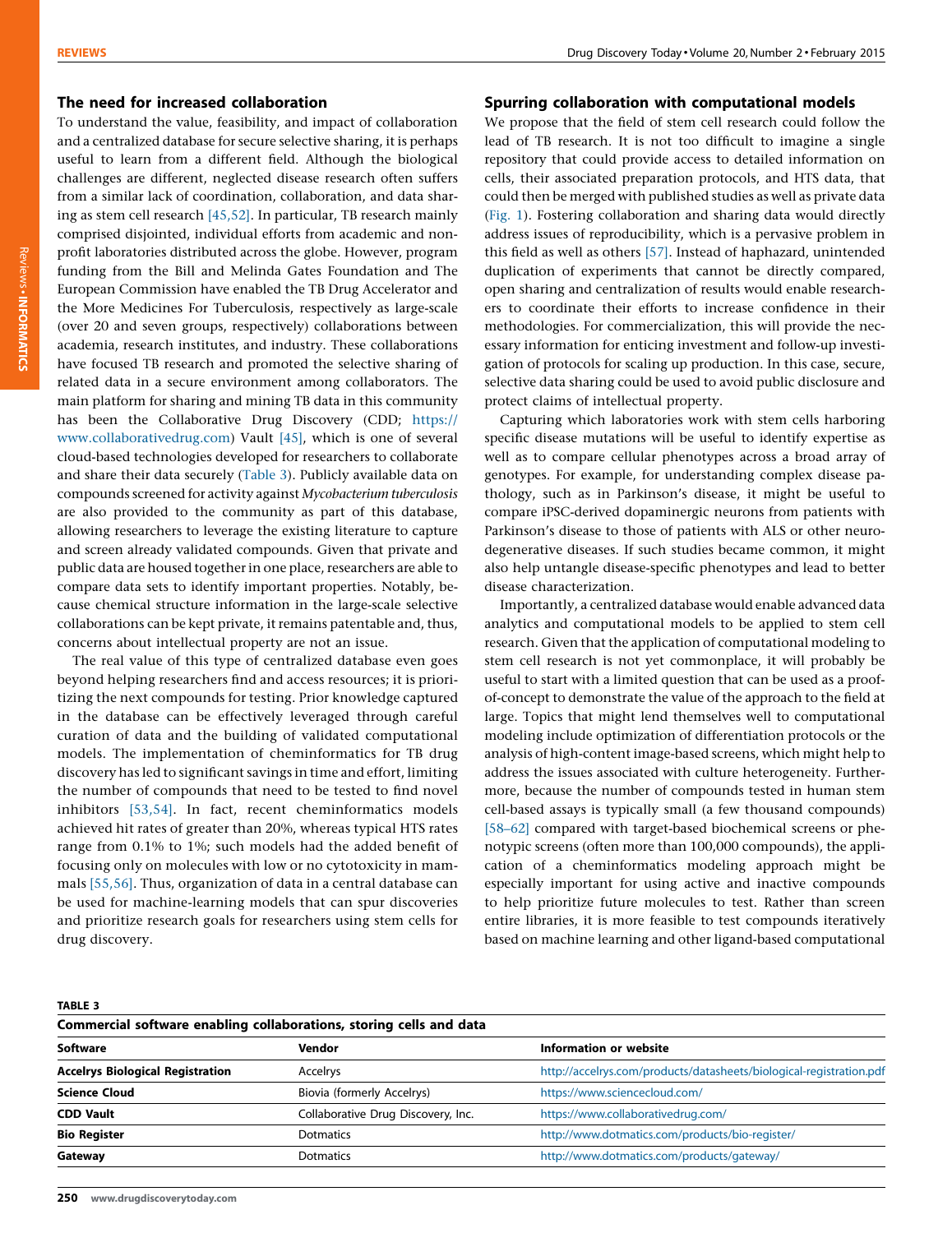<span id="page-4-0"></span>

FIGURE 1

An example of human stem cell data stored in the Collaborative Drug Discovery Vault to illustrate how a comprehensive database could be created and used for collaborations. A potential search for 'SMA' might return these results [\[28,72\]](#page-6-0), including all embryonic stem (ES) and induced pluripotent (iPS) cell lines generated, the patient background, protocols used, and data available.

modeling approaches. Also, by sharing models based on multiple assays, it would be possible to optimize compounds with desired features, such as promoting axon growth with no effect in other non-neuronal cell types. For example, data generated with iPSCs treated with various drugs to address cardiotoxicity or hepatotoxicity could be collated for building predictive machine-learning models, which could then be used to select compounds for further testing in vitro. These models could also be shared if generated with open-source algorithms and molecular descriptors [\[63\].](#page-7-0) Additionally, bioinformatics comparison of the effects of the same compounds on cells derived from different iPSCs could reveal genotype-specific differences in response and toxicity that would not otherwise be revealed. In this way, HTS data might become directly relevant to clinical practice for different patient populations, and could provide an important aspect of moving the drug discovery process toward personalized medicine. A central database might also result in better understanding of immune compatibility and enhanced methods for matching patient to donor iPSCs. Of course, this would need to comply with institutional review board (IRB) protocols [\(Table](#page-1-0) 1). Although computational models of stem cell data are not meant to replace in vitro experimental results, they would increase efficiency and the chance of success, given limited resources. We would propose using some of the examples and data sets described earlier as proof of concept. Once it has been demonstrated that there is a scientific advantage to selective data sharing for collaboration and computational approaches, it is likely to gain traction in the stem cell community.

# Minimum information about stem cell experiments

If we are to move toward more collaboration in stem cell research, then standards should be at the forefront and this has been proposed elsewhere [\[46,64–66\]](#page-7-0). This is important to ensure that other scientists can reproduce one another's efforts and will enable informed comparison of data, perhaps through automated data mining. This would also build confidence in the field as it moves forward toward translational goals. Minimum information standards are available in bioscience, although it appears that there is none specifically for stem cell research [\(http://en.wikipedia.org/](http://en.wikipedia.org/wiki/Minimum_Information_Standards) [wiki/Minimum\\_Information\\_Standards](http://en.wikipedia.org/wiki/Minimum_Information_Standards)). If MIASCE are to be created, this will require consultation with the research community. Examples of the types of data that could be included in the MIASCE include patient background, drug screening, differentiation protocols, genomic, proteomic and phenotypic results. It will also be useful to share specific reagent details and sources to enhance reproducibility. MIASCE would be invaluable for creating the structure of a definitive stem cell database. However, developing this will require investment and the concerted effort of journals and funding agencies to ensure that data are reported according to this standard. Again, this will require coordination of the research community and all sides agreeing on what is best for the field to move ahead.

Once MIASCE are determined, technological tools can be developed to make it simple for scientists to adhere to such standards. For example, the BioAssay Ontology (BAO) is a standardized framework for describing HTS assays, and allows for in-depth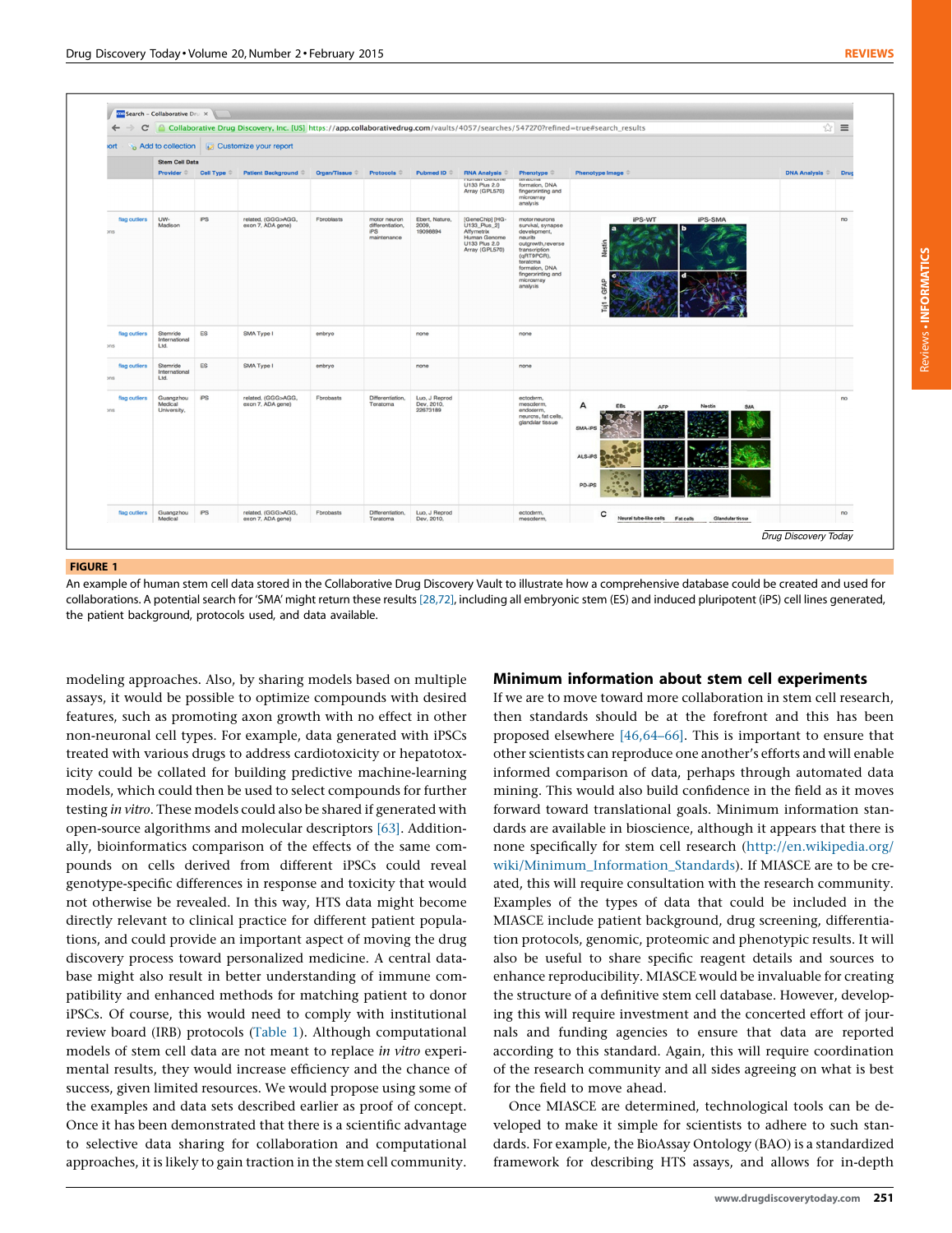comparison, organization, and aggregation of protocol methods [\[67\].](#page-7-0) One major issue that prevents the wide adoption of the BAO is that it requires substantial time and ontology domain expertise to annotate each assay correctly. To address this issue, efforts are currently underway to develop hybrid technology that coordinates automatic and manual demarcation of annotations, which could improve the current situation [\[68\].](#page-7-0) Applying technologies that reduce the effort required for researchers to associate their experiments easily with the MIASCE would be useful for its adoption.

# Stem cell research at a crossroads

Currently, stem cell research is at a crucial juncture with the recent introduction of the Regenerative Medicine Promotion Act of 2014 in the US Senate, which seeks a national strategy and coordination on the topic [\[69\]](#page-7-0). Although other countries such as Japan are investing heavily in stem cell research, it will be important that the rest of the world is not left behind, and this will require considerable financial commitment. Despite its clear therapeutic promise, stem cell technology remains a costly and risky investment, with

TABLE 4

few therapies having reached US Food and Drug Administration (FDA), European Medicines Agency (EMA) or other regulatory agency approval. Several major pharmaceutical companies are investing peripherally in stem cell research, including Genentech, Biogen, Pfizer, GlaxoSmithKline and others, often through external collaboration with academic groups [\[70\]](#page-7-0). This essentially represents waiting on the sidelines, expecting other smaller companies to shoulder the burden of risk in developing stem cell therapeutics. There are many smaller companies in the sector that have very early-stage pipelines, which vary widely in therapeutic areas and approaches (Table 4). Cellular Dynamics International (<http://www.cellulardynamics.com/>) is a successful model of a company that is providing iPSC-derived differentiated cells to customers under standardized optimized conditions. iPierian (now owned by Bristol-Myers-Squibb), founded on the premise of screening on iPSC models, has since changed strategies to focus on a monoclonal antibody program. Today's stem cell researcher relies on ordering kits and premade formulations for experiments, instead of making buffers from individual components. Although

| Examples of companies with stem cell therapies or targeting treatments in their pipelines <sup>a</sup> |                                                                                                                                                                                               |                                                                                                                                                                                                                                                                                                         |                                                                                                                          |  |  |  |
|--------------------------------------------------------------------------------------------------------|-----------------------------------------------------------------------------------------------------------------------------------------------------------------------------------------------|---------------------------------------------------------------------------------------------------------------------------------------------------------------------------------------------------------------------------------------------------------------------------------------------------------|--------------------------------------------------------------------------------------------------------------------------|--|--|--|
| Company                                                                                                | <b>Pipeline</b>                                                                                                                                                                               | <b>Details</b>                                                                                                                                                                                                                                                                                          | Website                                                                                                                  |  |  |  |
| <b>Stem Cell</b><br><b>Therapeutics</b>                                                                | Tigecycline in phase I trials for<br>acute myeloid leukemia (AML):<br>it kills AML tumor cells and<br>leukemic stem cells                                                                     | Anticancer approach targeting stem cells                                                                                                                                                                                                                                                                | http://www.stemcellthera.com/<br>Technology.aspx?section=about                                                           |  |  |  |
| California Stem Cell                                                                                   | Supports cancer clinical<br>development programs and<br>optimizes and streamlines the<br>clinical and commercial<br>manufacturing process                                                     | Production and supply of clinically<br>relevant human cell populations, and<br>their therapeutic application to human<br>disease and injury                                                                                                                                                             | http://www.californiastemcell.com/<br>pipeline-programs/                                                                 |  |  |  |
| <b>Brain Storm Cell</b><br><b>Therapeutics</b>                                                         | In phase II trials for ALS                                                                                                                                                                    | NurOwn is an autologous, adult stem<br>cell therapy technology in which<br>autologous mesenchymal stem cells<br>secreting neurotrophic factors (MSC-NTF)<br>are administered via combined<br>intramuscular and intrathecal injections<br>to differentiate bone marrow-derived<br>MSC into MSC-NTF cells | http://www.brainstorm-cell.com/                                                                                          |  |  |  |
| Cytomedix                                                                                              | Phase 2 trial of ALD-401 in stroke<br>underway; ALD-301 completed<br>phase 1/2 study in critical limb<br>ischemia; ALD-201 completed a<br>phase I trial for ischemic heart<br>failure         | Develops therapies derived from, and<br>delivered to, the patient                                                                                                                                                                                                                                       | http://www.cytomedix.com/pipeline/                                                                                       |  |  |  |
| <b>Advanced Cell</b><br><b>Technologies</b>                                                            | Two phase I clinical trials<br>underway using human ES cell<br>retinal pigment epithelium for<br>AMD and Stargardt's macular<br>dystrophy                                                     | The company's intellectual property<br>portfolio includes PSC platforms, both<br>human and induced, and other cell<br>therapy research programs                                                                                                                                                         | http://advancedcell.com/our-technology/<br>act-stem-cell-related-research-pipeline/                                      |  |  |  |
| <b>Fate Therapeutics</b>                                                                               | PROHEMA <sup>®</sup> , is a pharmacologically<br>modulated hematopoietic stem<br>cell (HSC) therapeutic derived from<br>umbilical cord blood that is<br>currently in phase II clinical trials | HSC modulation platform focuses on<br>ex vivo pharmacologic optimization<br>of HSCs                                                                                                                                                                                                                     | http://fatetherapeutics.com/therapeutic-programs/                                                                        |  |  |  |
| Celgene                                                                                                | PDA-001 for Crohn's disease and<br>PDA-002 for diabetic foot ulcers                                                                                                                           | Placenta-derived adherent cells<br>$(PDAC^{\circledR}$ cells)                                                                                                                                                                                                                                           | https://www.celgene.com/content/uploads/<br>2014/03/2014.3-Q1-Celgene-IR-Combined-<br>Pipeline-Otezla-Approval-FINAL.pdf |  |  |  |

<sup>a</sup> Additional companies can be found at <http://www.stem-cell-companies.com/>.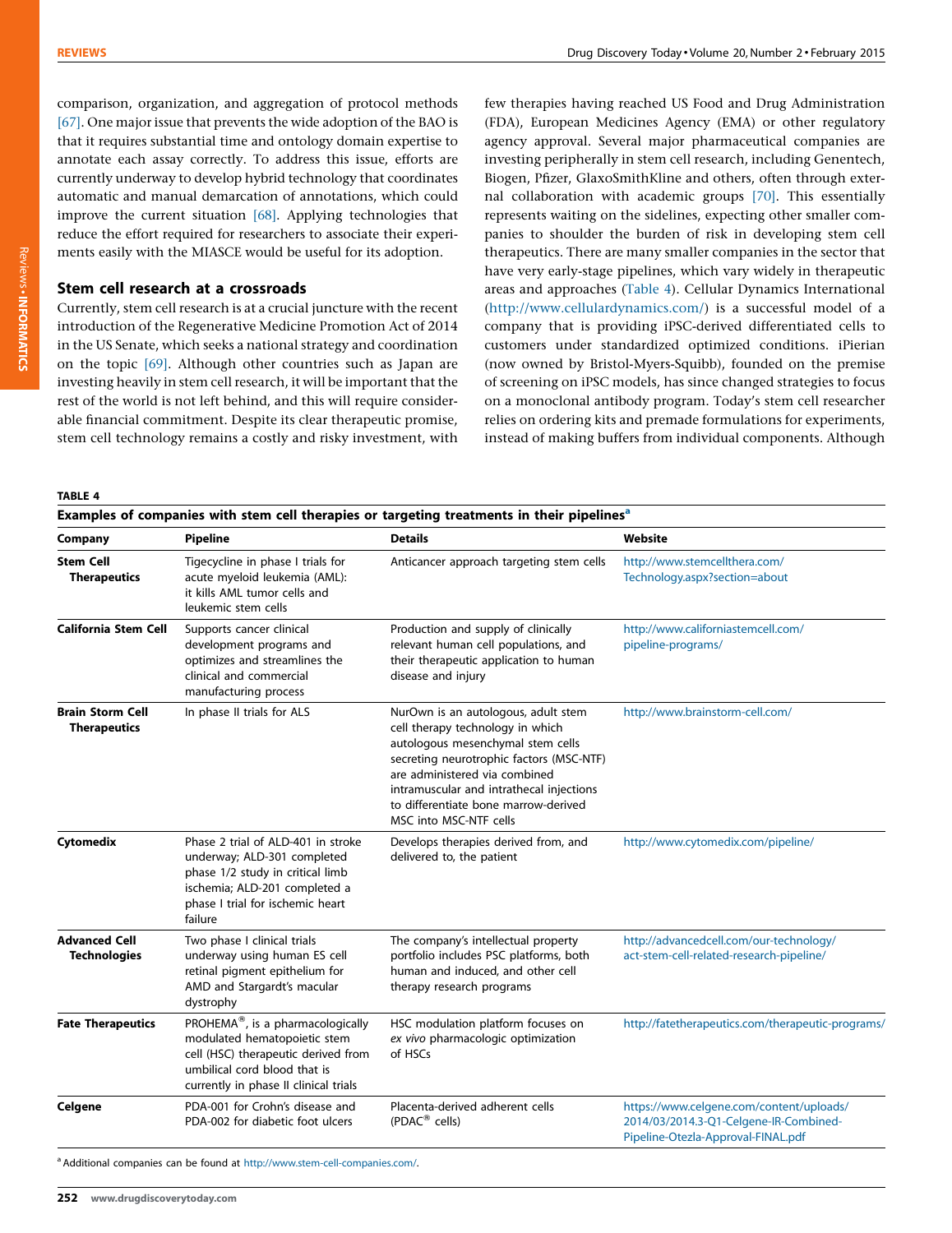<span id="page-6-0"></span>many of the commercially available kits work well, they contain proprietary formulations or supplements. These and other suppliers have considerable power to shape the field, setting their own standards. For commercialization, it is clear that working together might be a way for companies and academics to address precompetitive issues, share the risk, and enable the high-value products to be derived more quickly. It is likely that, as with other technologies, such as RNA interference (RNAi) therapeutics [\[44\],](#page-7-0) stem cells could benefit from the development of informatics tools that combine existing databases and data sources [\(Table](#page-2-0) 2) and compliment these with best practices for collaboration [\[71\]](#page-7-0).

# The way forward

The preceding discussion sets the stage for proposing a way forward. Taking multiple strategies in parallel will be necessary to promote successful collaboration in the field. First, we need to engage all the stakeholders and ensure that funding organizations are supportive of this proposal. In addition, to capitalize on the vast untapped potential, stem cell researchers must collaborate to overcome the common problems faced. This will include the creation of stem cell standards, such as MIASCE. Preferably a centralized stem cell database, or decentralized harmonized data repositories, could be created for storing information on patient

background, drug screening, differentiation protocols, genomic, proteomic and phenotypic results. Finally, applying computational approaches for specific projects to demonstrate the value of sharing and learning from shared data will be needed to convince researchers of the value of the collaborative approach. Once these steps are taken, we might be able to provide a stronger foundation for the field. At the very least, it will be important that, as politicians and scientific administrators develop a long-term strategy for stem cell research, they consider the central importance of creating such standards, a database, and a collaborative environment.

## Conflicts of interest

N.L. is an employee of, and S.E. is a consultant for, CDD Inc. S.E. owns stock in Advanced Cell Technologies (ACTC).

## Acknowledgements

The CDD TB database has been developed thanks to funding from the Bill and Melinda Gates Foundation (Grant # 49852 'Collaborative drug discovery for TB through a novel database of SAR data optimized to promote data archiving and sharing'), The European Commission (More Medicines for TB), and the NIH (Award Numbers R43 LM011152-01, 2R42AI088893-02). We kindly acknowledge Dr. Myles Axton for preliminary discussion.

#### References

- 1 Inoue, H. et al. (2014) iPS cells: a game changer for future [medicine.](http://refhub.elsevier.com/S1359-6446(14)00402-4/sbref0005) EMBO J. 33, [409–417](http://refhub.elsevier.com/S1359-6446(14)00402-4/sbref0005)
- 2 Yamanaka, S. (2012) Induced [pluripotent](http://refhub.elsevier.com/S1359-6446(14)00402-4/sbref0010) stem cells: past, present, and future. Cell Stem Cell 10, [678–684](http://refhub.elsevier.com/S1359-6446(14)00402-4/sbref0010)
- 3 Surani, M.A. (2012) Cellular [reprogramming](http://refhub.elsevier.com/S1359-6446(14)00402-4/sbref0015) in pursuit of immortality. Cell Stem Cell 11, [748–750](http://refhub.elsevier.com/S1359-6446(14)00402-4/sbref0015)
- 4 Wu, S.M. and [Hochedlinger,](http://refhub.elsevier.com/S1359-6446(14)00402-4/sbref0020) K. (2011) Harnessing the potential of induced pluripotent stem cells for [regenerative](http://refhub.elsevier.com/S1359-6446(14)00402-4/sbref0020) medicine. Nat. Cell Biol. 13, 497–505
- 5 Takahashi, K. et al. (2007) Induction of [pluripotent](http://refhub.elsevier.com/S1359-6446(14)00402-4/sbref0025) stem cells from adult human [fibroblasts](http://refhub.elsevier.com/S1359-6446(14)00402-4/sbref0025) by defined factors. Cell 131, 861–872
- 6 Turner, M. et al. (2013) Toward the [development](http://refhub.elsevier.com/S1359-6446(14)00402-4/sbref0030) of a global induced pluripotent stem cell library. Cell Stem Cell 13, [382–384](http://refhub.elsevier.com/S1359-6446(14)00402-4/sbref0030)
- 7 Taylor, C.J. et al. (2012) Generating an iPSC bank for [HLA-matched](http://refhub.elsevier.com/S1359-6446(14)00402-4/sbref0035) tissue [transplantation](http://refhub.elsevier.com/S1359-6446(14)00402-4/sbref0035) based on known donor and recipient HLA types. Cell Stem Cell 11, [147–152](http://refhub.elsevier.com/S1359-6446(14)00402-4/sbref0035)
- 8 Rao, M. et al. (2012) Concise review: cord blood banking, [transplantation](http://refhub.elsevier.com/S1359-6446(14)00402-4/sbref0040) and induced pluripotent stem cell: success and [opportunities.](http://refhub.elsevier.com/S1359-6446(14)00402-4/sbref0040) Stem Cells 30, 55–60
- 9 [Deshmukh,](http://refhub.elsevier.com/S1359-6446(14)00402-4/sbref0045) R.S. et al. (2012) Drug discovery models and toxicity testing using embryonic and induced pluripotent [stem-cell-derived](http://refhub.elsevier.com/S1359-6446(14)00402-4/sbref0045) cardiac and neuronal cells. Stem Cells Int. 2012, [379569](http://refhub.elsevier.com/S1359-6446(14)00402-4/sbref0045)
- 10 Kiskinis, E. and Eggan, K. (2010) Progress toward the clinical [application](http://refhub.elsevier.com/S1359-6446(14)00402-4/sbref0050) of patientspecific [pluripotent](http://refhub.elsevier.com/S1359-6446(14)00402-4/sbref0050) stem cells. J. Clin. Invest. 120, 51–59
- 11 Chambers, S.M. et al. (2009) Highly efficient neural [conversion](http://refhub.elsevier.com/S1359-6446(14)00402-4/sbref0055) of human ES and iPS cells by dual inhibition of SMAD signaling. Nat. [Biotechnol.](http://refhub.elsevier.com/S1359-6446(14)00402-4/sbref0055) 27, 275–280
- 12 Maroof, A.M. et al. (2013) Directed [differentiation](http://refhub.elsevier.com/S1359-6446(14)00402-4/sbref0060) and functional maturation of cortical [interneurons](http://refhub.elsevier.com/S1359-6446(14)00402-4/sbref0060) from human embryonic stem cells. Cell Stem Cell 12, 559–572
- 13 Studer, L. (2012) Derivation of [dopaminergic](http://refhub.elsevier.com/S1359-6446(14)00402-4/sbref0065) neurons from pluripotent stem cells. Prog. Brain Res. 200, [243–263](http://refhub.elsevier.com/S1359-6446(14)00402-4/sbref0065)
- 14 Song, Z. et al. (2009) Efficient generation of [hepatocyte-like](http://refhub.elsevier.com/S1359-6446(14)00402-4/sbref0070) cells from human induced [pluripotent](http://refhub.elsevier.com/S1359-6446(14)00402-4/sbref0070) stem cells. Cell Res. 19, 1233–1242
- 15 Si-Tayeb, K. et al. (2010) Highly efficient generation of human [hepatocyte-like](http://refhub.elsevier.com/S1359-6446(14)00402-4/sbref0075) cells from induced [pluripotent](http://refhub.elsevier.com/S1359-6446(14)00402-4/sbref0075) stem cells. Hepatology 51, 297–305
- 16 Di Pasquale, E. et al. (2013) Generation of human [cardiomyocytes:](http://refhub.elsevier.com/S1359-6446(14)00402-4/sbref0395) a differentiation protocol from feeder-free human induced [pluripotent](http://refhub.elsevier.com/S1359-6446(14)00402-4/sbref0395) stem cells. J. Vis. Exp. 76, e50429
- 17 Carpenter, L. et al. (2012) Efficient [differentiation](http://refhub.elsevier.com/S1359-6446(14)00402-4/sbref0085) of human induced pluripotent stem cells generates cardiac cells that provide protection following [myocardial](http://refhub.elsevier.com/S1359-6446(14)00402-4/sbref0085) [infarction](http://refhub.elsevier.com/S1359-6446(14)00402-4/sbref0085) in the rat. Stem Cells Dev. 21, 977–986
- 18 Zhang, D. et al. (2009) Highly efficient [differentiation](http://refhub.elsevier.com/S1359-6446(14)00402-4/sbref0090) of human ES cells and iPS cells into mature pancreatic [insulin-producing](http://refhub.elsevier.com/S1359-6446(14)00402-4/sbref0090) cells. Cell Res. 19, 429–438
- 19 Davilla, J.C. et al. (2009) Stem cell technology for [embryotoxicity,](http://refhub.elsevier.com/S1359-6446(14)00402-4/sbref0095) cardiotoxicity and [hepatotoxicity](http://refhub.elsevier.com/S1359-6446(14)00402-4/sbref0095) evaluation. In Drug Efficacy, Safety, and Biologics Discovery: Emerging [Technologies](http://refhub.elsevier.com/S1359-6446(14)00402-4/sbref0095) and Tools (Ekins, S. and Xu, J.J., [eds\),](http://refhub.elsevier.com/S1359-6446(14)00402-4/sbref0095) pp. [175–213,](http://refhub.elsevier.com/S1359-6446(14)00402-4/sbref0095) John Wiley & [Sons](http://refhub.elsevier.com/S1359-6446(14)00402-4/sbref0095)
- 20 Guo, L. et al. (2011) Estimating the risk of drug-induced [proarrhythmia](http://refhub.elsevier.com/S1359-6446(14)00402-4/sbref0100) using human induced pluripotent stem cell-derived [cardiomyocytes.](http://refhub.elsevier.com/S1359-6446(14)00402-4/sbref0100) Toxicol. Sci. 123, [281–289](http://refhub.elsevier.com/S1359-6446(14)00402-4/sbref0100)
- 21 Medine, C.N. et al. (2013) Developing high-fidelity [hepatotoxicity](http://refhub.elsevier.com/S1359-6446(14)00402-4/sbref0105) models from [pluripotent](http://refhub.elsevier.com/S1359-6446(14)00402-4/sbref0105) stem cells. Stem Cells Transl. Med. 2, 505–509
- 22 Ekins, S. et al. (2010) A predictive [ligand-based](http://refhub.elsevier.com/S1359-6446(14)00402-4/sbref0110) bayesian model for human drug induced liver injury. Drug Metab. Dispos. 38, [2302–2308](http://refhub.elsevier.com/S1359-6446(14)00402-4/sbref0110)
- 23 Rowntree, R.K. and McNeish, J.D. (2010) Induced [pluripotent](http://refhub.elsevier.com/S1359-6446(14)00402-4/sbref0115) stem cells: [opportunities](http://refhub.elsevier.com/S1359-6446(14)00402-4/sbref0115) as research and development tools in 21st century drug discovery. Regen. Med. 5, [557–568](http://refhub.elsevier.com/S1359-6446(14)00402-4/sbref0115)
- 24 Inoue, H. and Yamanaka, S. (2011) The use of induced [pluripotent](http://refhub.elsevier.com/S1359-6446(14)00402-4/sbref0120) stem cells in drug [development.](http://refhub.elsevier.com/S1359-6446(14)00402-4/sbref0120) Clin. Pharmacol. Ther. 89, 655–661
- 25 Egashira, T. et al. (2013) Novel insights into disease [modeling](http://refhub.elsevier.com/S1359-6446(14)00402-4/sbref0125) using induced [pluripotent](http://refhub.elsevier.com/S1359-6446(14)00402-4/sbref0125) stem cells. Biol. Pharm. Bull. 36, 182–188
- 26 Munos, B. (2009) Lessons from 60 years of [pharmaceutical](http://refhub.elsevier.com/S1359-6446(14)00402-4/sbref0130) innovation. Nat. Rev. Drug Discov. 8, [959–968](http://refhub.elsevier.com/S1359-6446(14)00402-4/sbref0130)
- 27 Paul, S.M. et al. (2010) How to improve R&D productivity: the [pharmaceutical](http://refhub.elsevier.com/S1359-6446(14)00402-4/sbref0135) industry's grand [challenge.](http://refhub.elsevier.com/S1359-6446(14)00402-4/sbref0135) Nat. Rev. Drug Discov. 9, 203–214
- 28 Ebert, A.D. et al. (2009) Induced [pluripotent](http://refhub.elsevier.com/S1359-6446(14)00402-4/sbref0140) stem cells from a spinal muscular atrophy patient. Nature 457, [277–280](http://refhub.elsevier.com/S1359-6446(14)00402-4/sbref0140)
- 29 Kiskinis, E. et al. (2014) Pathways [disrupted](http://refhub.elsevier.com/S1359-6446(14)00402-4/sbref0145) in human ALS motor neurons identified through genetic [correction](http://refhub.elsevier.com/S1359-6446(14)00402-4/sbref0145) of mutant SOD1. Cell Stem Cell 14, [781–795](http://refhub.elsevier.com/S1359-6446(14)00402-4/sbref0145)
- 30 Chung, C.Y. et al. (2013) Identification and rescue of [alpha-synuclein](http://refhub.elsevier.com/S1359-6446(14)00402-4/sbref0150) toxicity in Parkinson [patient-derived](http://refhub.elsevier.com/S1359-6446(14)00402-4/sbref0150) neurons. Science 342, 983–987
- 31 Itzhaki, I. et al. (2011) Modelling the long QT syndrome with induced [pluripotent](http://refhub.elsevier.com/S1359-6446(14)00402-4/sbref0155) stem cells. Nature 471, [225–229](http://refhub.elsevier.com/S1359-6446(14)00402-4/sbref0155)
- 32 Merkle, F.T. and Eggan, K. (2013) Modeling human disease with [pluripotent](http://refhub.elsevier.com/S1359-6446(14)00402-4/sbref0160) stem cells: from genome [association](http://refhub.elsevier.com/S1359-6446(14)00402-4/sbref0160) to function. Cell Stem Cell 12, 656–668
- 33 Kamao, H. et al. (2014) [Characterization](http://refhub.elsevier.com/S1359-6446(14)00402-4/sbref0165) of human induced pluripotent stem cellderived retinal pigment epithelium cell sheets aiming for clinical [application.](http://refhub.elsevier.com/S1359-6446(14)00402-4/sbref0165) Stem Cell Reports 2, [205–218](http://refhub.elsevier.com/S1359-6446(14)00402-4/sbref0165)
- 34 Kanemura, H. et al. (2014) [Tumorigenicity](http://refhub.elsevier.com/S1359-6446(14)00402-4/sbref0170) studies of induced pluripotent stem cell [\(iPSC\)-derived](http://refhub.elsevier.com/S1359-6446(14)00402-4/sbref0170) retinal pigment epithelium (RPE) for the treatment of age-related macular [degeneration.](http://refhub.elsevier.com/S1359-6446(14)00402-4/sbref0170) PLoS ONE 9, e85336